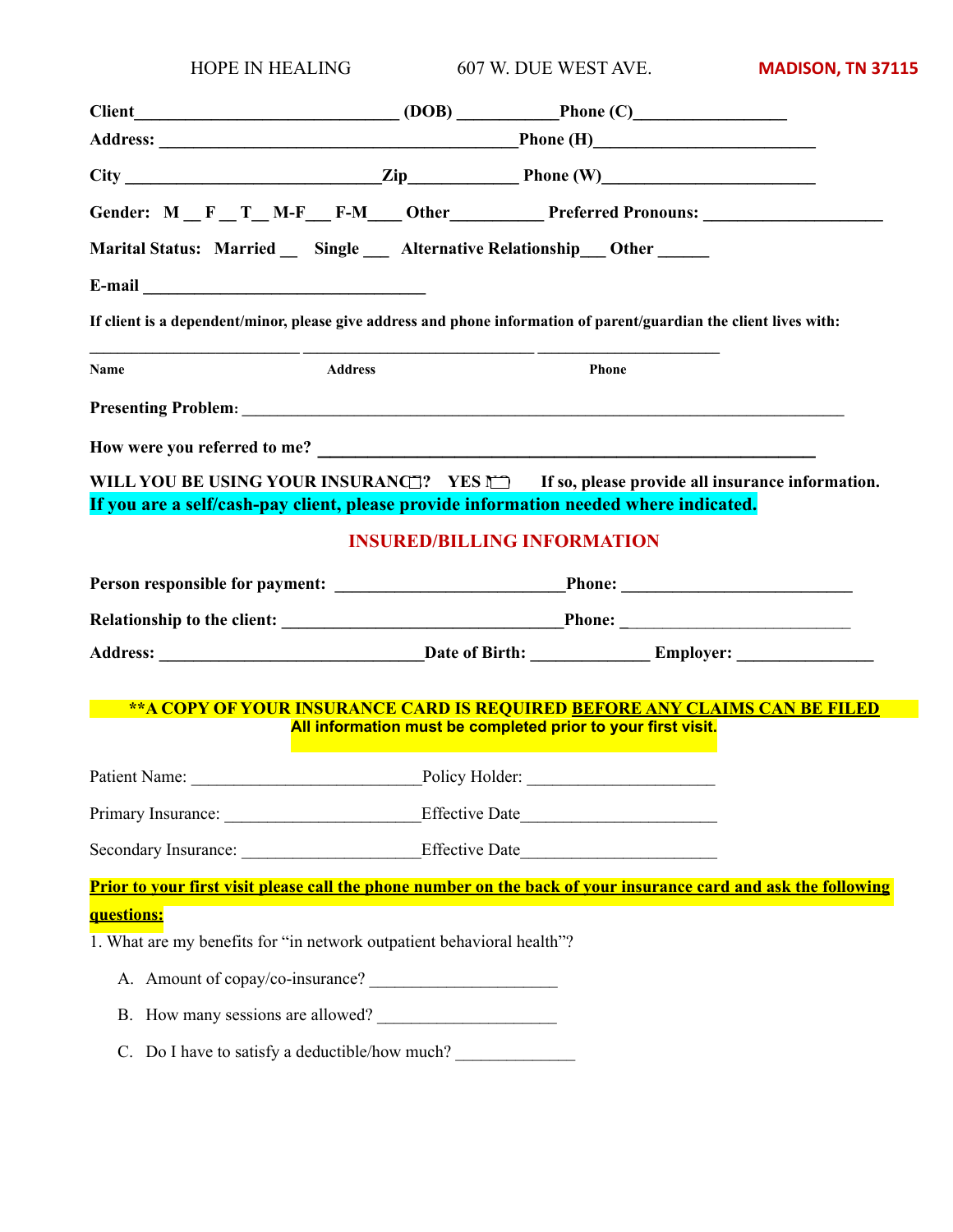#### HOPE IN HEALING 607 W. DUE WEST AVE. **MADISON, TN 37115**

2. Do I need prior authorization to be seen by this therapist? (Please use this section if you are using EAP)

A. If yes, what is the authorization  $\#$  (Auth. Number for EAP)

B. Number of sessions approved \_\_\_\_\_\_\_\_\_\_\_\_\_\_\_\_\_\_\_\_\_\_\_\_\_\_\_\_\_\_\_\_\_\_\_\_\_

C. Name of rep & date of your phone call \_\_\_\_\_\_\_\_\_\_\_\_\_\_\_\_\_\_\_\_\_\_\_\_\_\_\_\_\_\_\_\_\_\_\_\_\_\_\_\_\_\_\_\_\_\_\_\_\_\_\_\_\_\_

3. Is my therapist covered under my benefits package? Yes \_\_\_ No \_\_\_

A. If "No," what are my "out of network" benefits?

**Address where insurance claims should be sent: \_\_\_\_\_\_\_\_\_\_\_\_\_\_\_\_\_\_\_\_\_\_\_\_\_\_\_\_\_\_\_\_\_\_\_\_\_\_\_\_**

**\_\_\_\_\_\_\_\_\_\_\_\_\_\_\_\_\_\_\_\_\_\_\_\_\_\_\_\_\_\_\_\_\_\_\_\_\_\_\_\_ \_\_\_\_\_\_\_\_\_\_\_\_\_\_\_\_\_\_\_\_\_\_\_\_\_\_\_\_\_\_\_\_\_\_\_\_\_\_\_\_** 

#### ASSIGNMENT OF BENEFITS /AGREEMENT FOR PAYMENT HEREBY AUTHORIZE

I authorize payment to be made directly to Hope in Healing, Inc. of any insurance benefits covering my care.

 I understand as signee that I am financially responsible to Hope in Healing, Inc. for all charges that are not covered by the

insurance company.

I give Hope in Healing, Inc. Permission to release HIPPA COMPLIANT information obtained during treatment that is necessary to support any insurance claims on this account.

| <b>SIGNED:</b> |                                                    | Date: |       |                                                 |
|----------------|----------------------------------------------------|-------|-------|-------------------------------------------------|
| THERAPIST:     |                                                    | Date: |       |                                                 |
|                | <b>Cash/Self-pay:</b> I agree to pay the fee of \$ |       |       | prior to attending scheduled sessions using the |
|                | following payment method: PayPal Venmo Check Cash  |       | Other |                                                 |
| <b>Signed:</b> | Date:                                              |       |       |                                                 |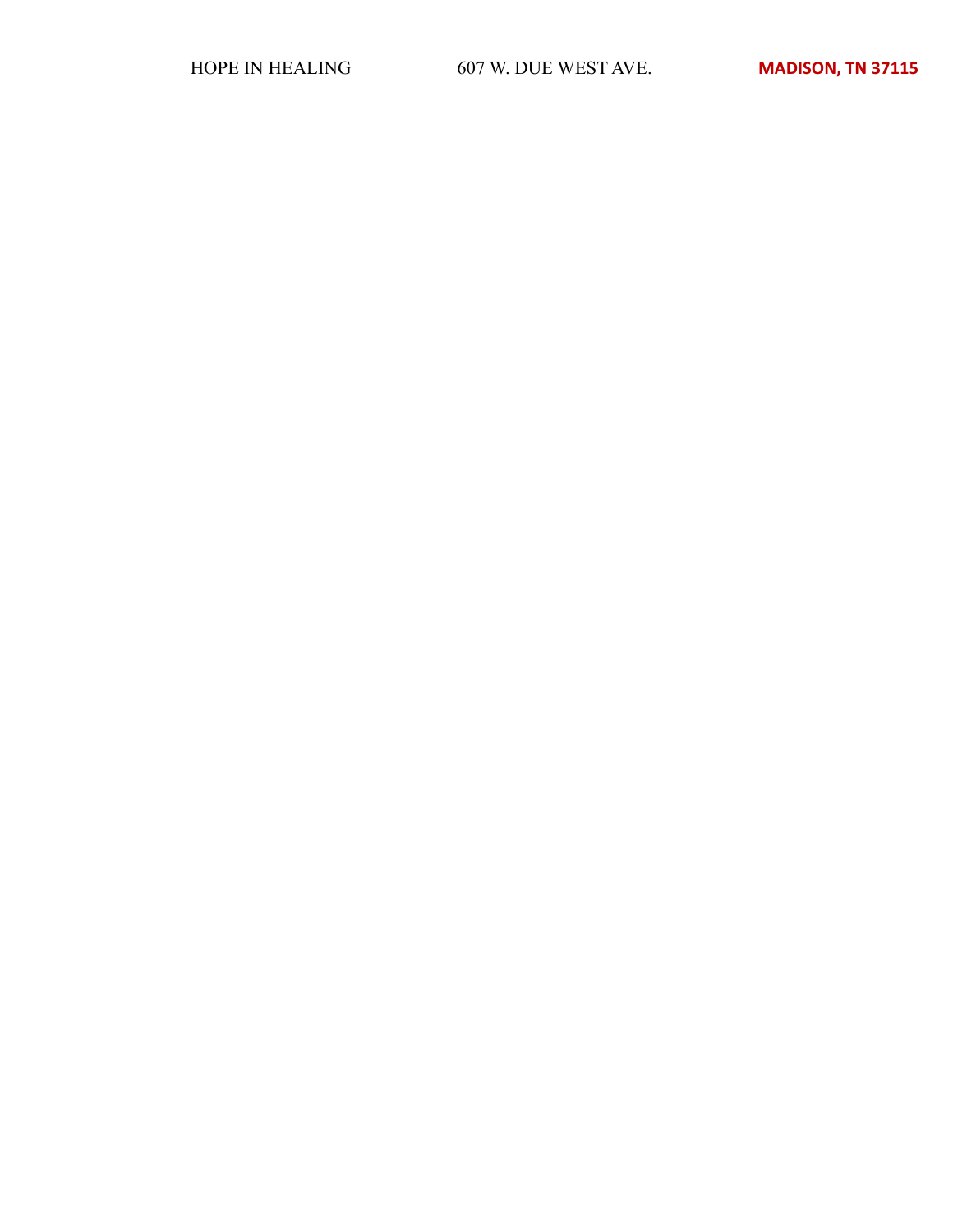# **HOPE IN HEALING TELEHEALTH CONSENT**

### **Informed Consent Addendum**

### **For Phone or Video Chat Sessions**

Here are some key issues regarding phone or video chat psychotherapy sessions. **I do not do psychotherapy over text or email.** When you sign this document, it will represent an agreement between us. If you have any questions, please let me know.

# **1. Confidentiality issues:**

If you have Siri, Google Now, Alexa or any other digital assistant app on your phone, be sure, they are off before your session and unplug any smart speakers in the room before your session. If they are on, they are always listening, violating your confidentiality.

a. No method of technological communication can completely guarantee to be confidential. With any technology, there is always a small risk of hacking and therefore loss of confidentiality. However, be assured that I have taken all efforts to keep my technology secure.

**b.**I will not record your session and I ask that you agree not to either.

c. You agree to maintain confidentiality on your end of the session by using secure wifi (not public) and having updated virus protection on any computer used

d. At the time of your phone or video session, please be in a quiet place where you will not be distracted or interrupted, and your session will not be overheard.

e. If you live with others, find a quiet room and close the door. Consider using another device to play white/fan noise just inside the door for increased privacy.

## **2. Potential benefits to phone or video chat sessions**

a. We may be able to meet at times when meeting in person may not be practical

b.I may be able to be more accessible to you in case of emergency

### **3. Potential risks and costs to phone or video chat sessions**

a. There may be less nonverbal communication than for an in-person session.

b.With any technology, there is always the risk of being inadvertently disconnected. If our call or chat session is disrupted at any time, I will call you back. If the calling technology appears to be dysfunctional, we can email each other about another time to call.

c. As with any psychotherapy session, you are ultimately responsible for payment. I urge you to check with your health insurance policy to see whether phone or video chat sessions are covered. Please discuss this with me further as needed.

**4.** We can have a phone or video chat session when we are both in Tennessee or when either of us is in Georgia, Arizona, Utah, Nevada, Colorado, Nebraska or Missouri. Generally state laws require that the Therapist be licensed in both states: the state where the Therapist is licensed, and